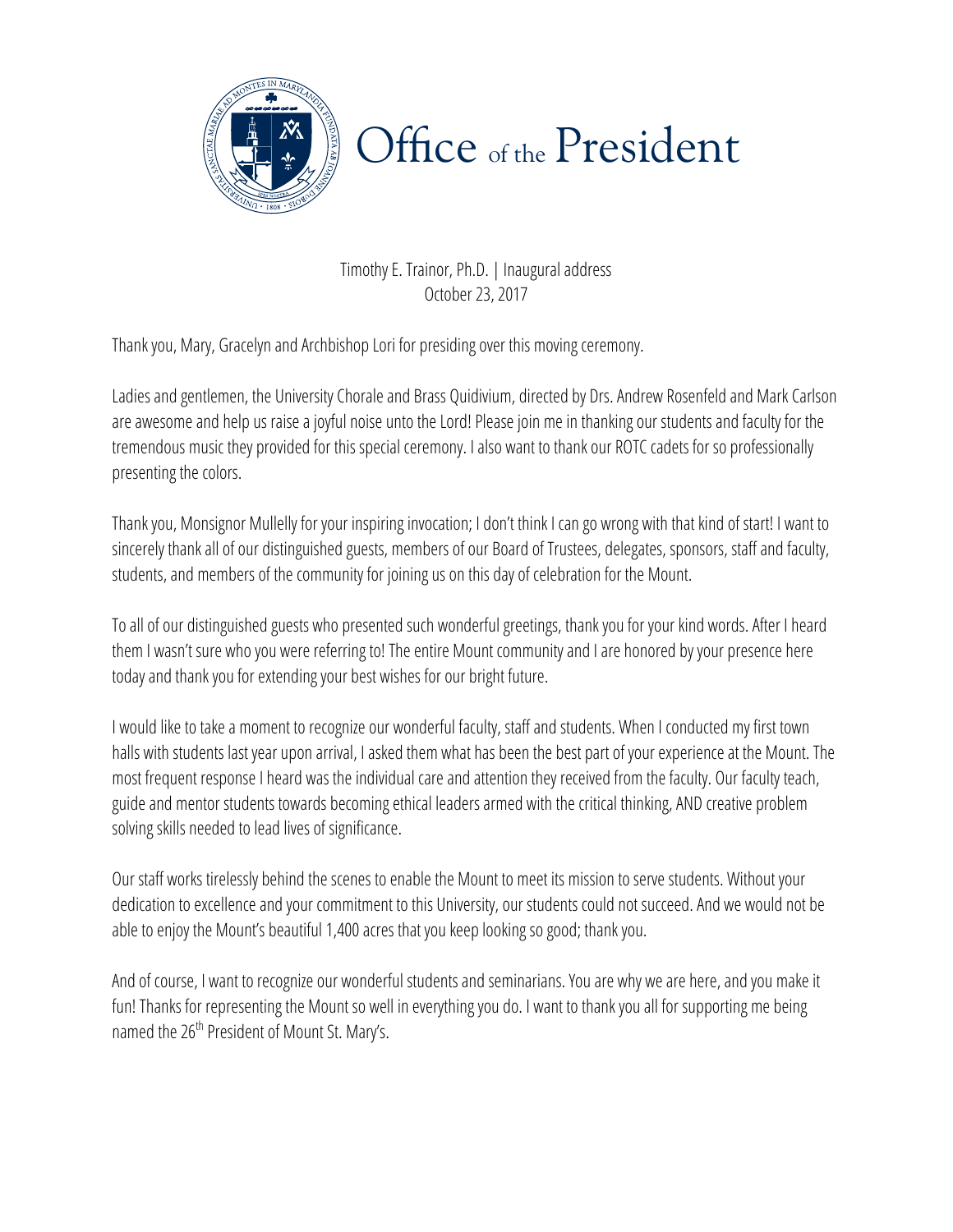

Donna and I feel so blessed to serve at the Mount. We both grew up in strong Catholic families so serving here certainly feels right. Donna went to Catholic schools until she entered West Point, while I was fortunate to attend Don Bosco preparatory high school, a Salesian order school before entering the Academy. I am very happy to have my Mom, Janet Trainor, and my brother and sister, Jim and Kathy Trainor, joining us for this celebration; thank you for gracing me with your presence, and thank you for your love and support over so many years. Mom, I think Dad is probably smiling now looking down on this ceremony, and I know he would be happy that I am serving at a Catholic University!

I mentioned that Donna and I both attended the United States Military Academy at West Point, and were lucky to do so. We met there when she kicked me in a co-ed phys-ed class ... ok, that's a story for another time! But I am so happy you did because I have been blessed to have you as my partner in life for over 33 years now; I am looking forward to the next 33!

We are fortunate to be the proud parents of three great kids; all of who chose to join the Army, which has become the family business so to speak for us! Our daughter Cory is a Captain serving as an engineer, and our son Danny is a lieutenant who is a Blackhawk helicopter pilot. Neither could join us today because they are serving temporarily now in Puerto Rico as part of the hurricane relief efforts. Our youngest son, Zach is a senior cadet at West Point so he was able to join us here. Zach, I am very proud of all three of you, love you all and am excited to see the good things you will all do in the future in service to God and our country.

Many of you probably know of the historical significance of West Point to the founding of our country in the Revolutionary War. There has been a garrison there since 1778, and the Academy started in 1802. The West Point motto is "Duty, Honor, Country." However, one of the favorite lines used at the Academy is "Much of the History we teach, was made by those we taught."

colleges in the United States, rooting its history as second oldest in the entire country. In 1842, John Hughes, a Son of the offices in the Catholic Church. Mount St. Mary's Seminary is one of the largest Catholic seminaries in the United States, I think we could use that same line at the Mount. We've been around since 1808 and are still going strong. Throughout the 1800's, Mount St. Mary's College had significant influence on the Catholic Church in the United States. Several alumni "Mountaineers" established Catholic colleges, including St. John's College in New York (1840), now Fordham University, and St. John's University in Brooklyn (1870). Mount St. Mary's College and its alumni paved the way for small, Catholic Mount, was named first Archbishop of New York. He was the first of many who followed him, holding high religious and is referred to as the "Cradle of Bishops," having produced over 2,600 priests, of which over 50 have become bishops.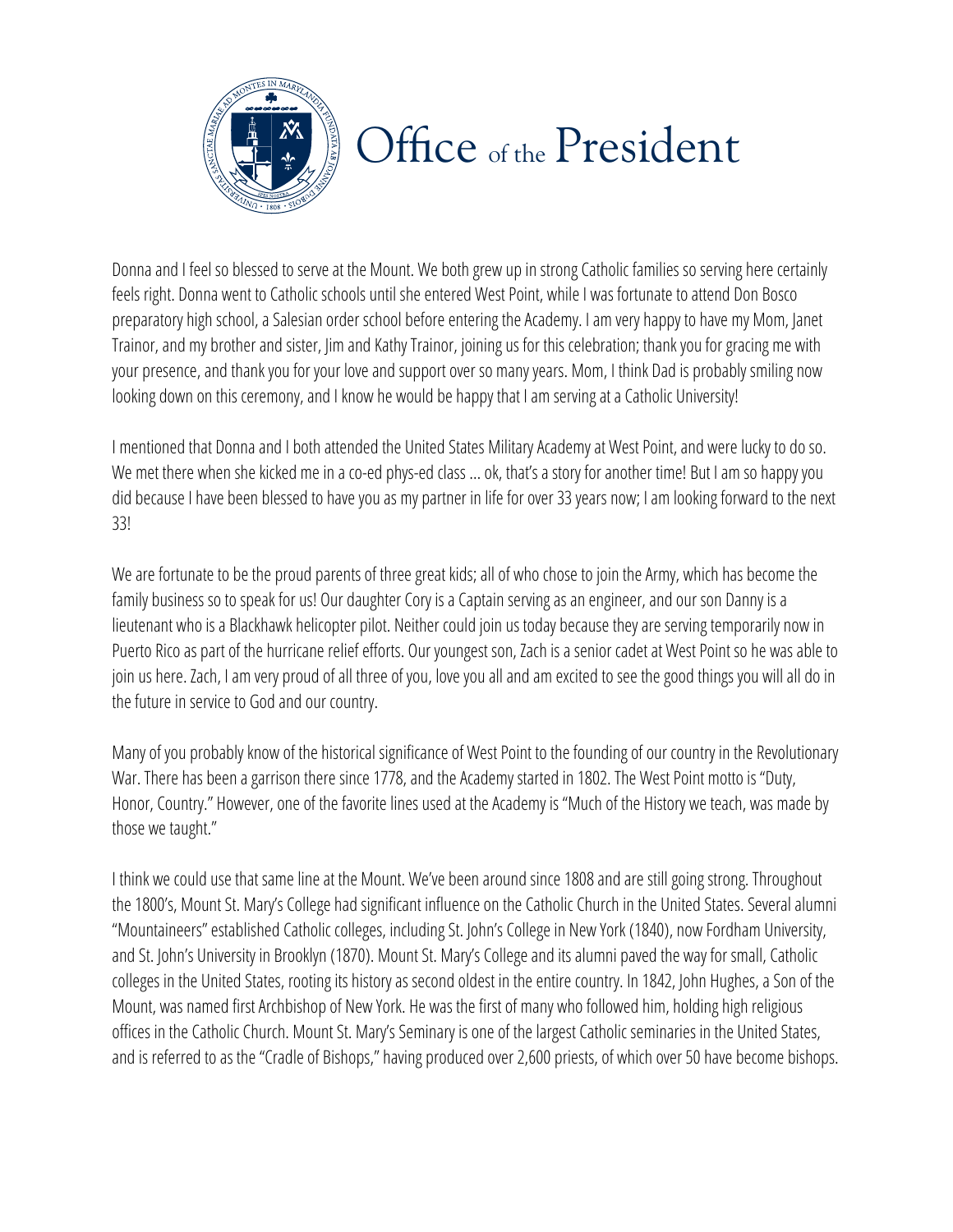

Two saints and one martyr have walked our grounds. St. Elizabeth Ann Seton lived on the grounds of our university before starting a school with her Sisters of Charity in Emmitsburg. St. Theresa of Calcutta visited the Mount twice and spoke to our community. And of course, Blessed Fr. Stanley Rother, Seminary class of 1963 was just beatified as the first US-born martyr for giving up his life while serving his flock in Guatemala.

And recent grads are also making history. Nancy Abu-Bonsrah from Mount class of 2012 is the first African-American woman to earn a residency in neurosurgery at Johns Hopkins University School of Medicine.

Many of our graduates have also made history by becoming entrepreneurs. They saw a societal issue that needed to be addressed and then marshalled the **passion, advocacy** and resources of others to develop and deliver a solution.

I want to tell you the stories of two such alums who were entrepreneurs in addressing human and societal issues of their time. Father Flanagan attended Mount St. Mary's University, where he received a Bachelor of Arts degree in 1906 and a Master of Arts degree in 1908. Fr. Flanagan did not like the reform school model in place at the time and started the first Boys Town just outside of Omaha, Nebraska in 1921 where boys between the ages of 10 and 16 could live and receive an education and learn a trade. The Boys Town tag line of 'He ain't heavy, he's my brother' is still popular today in song and folklore and is used by our men's Rugby team!

Another Mount graduate Dr. Bill Magee Jr. from the Class of 1966, is a leading plastic and craniofacial surgeon. He founded Operation Smile in 1982 with his wife and nurse Kathleen. Operation Smile is a worldwide medical charity that delivers safe, effective surgical care to children suffering from cleft lip, cleft palate or other facial deformities. Since its founding, the organization has performed more than 250,000 free surgeries. These are just two examples of thousands of Mount grads making a significant difference in the world by their commitment to serve others. So yes, I do think we teach history here that was made by those we taught.

However, I believe that the most significant history regarding the Mount is yet to be written; it will be that created by our current and future students and seminarians. And we will prepare them to do so by carrying out our new university mission statement, which is:

lives of significance in service to God and others. The extended of significance in service to God and others. As a Catholic University, Mount St. Mary's graduates ethical leaders who are inspired by a passion for learning and lead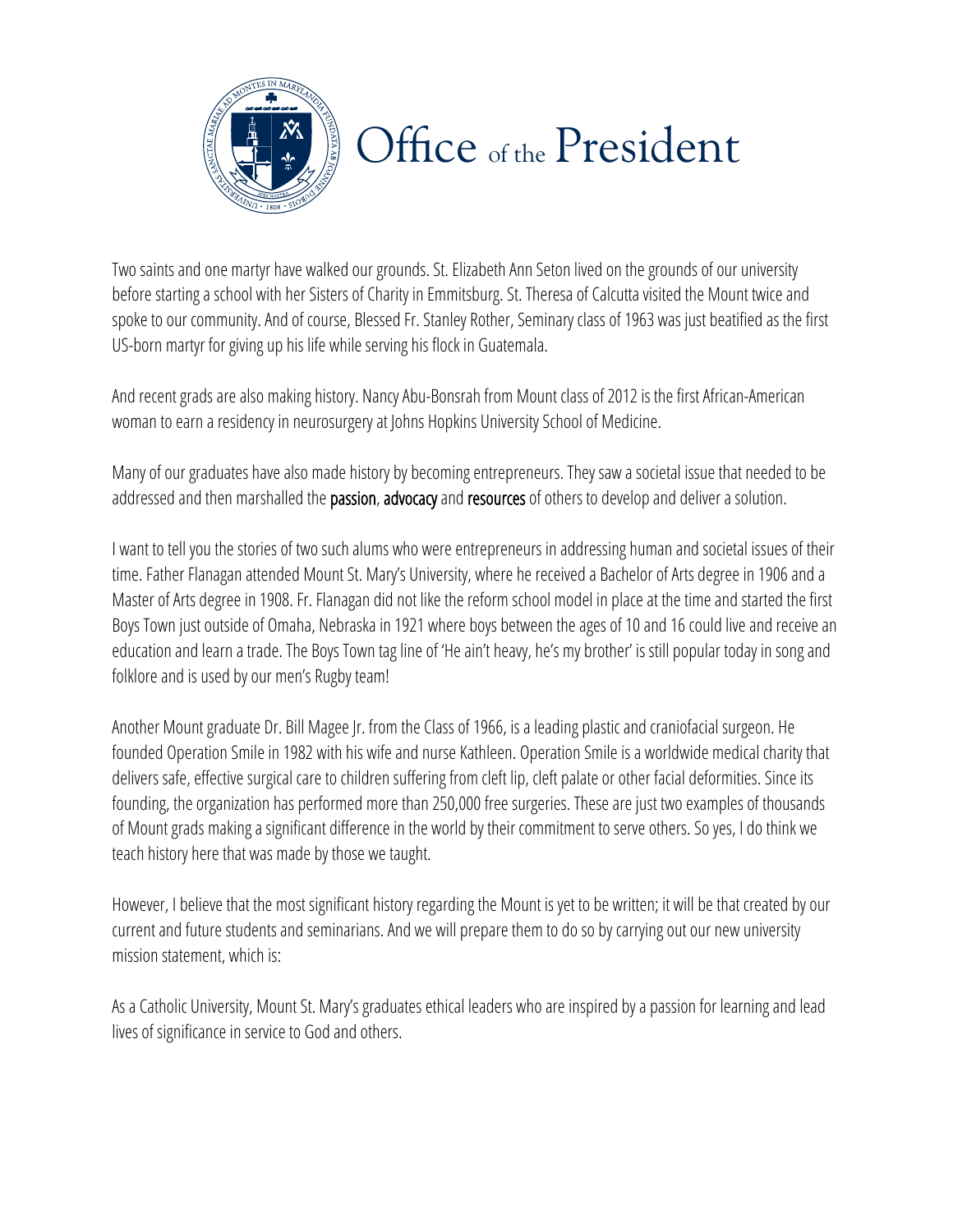

We will develop them to be the ethical leaders of tomorrow, something our nation and world needs now. They will be ready to make a difference in the world, to boldly live significantly. I invite you to please turn your attention to our video board behind me to get a glimpse of what this means here at the Mount.

Our students are well on the way to being ready to live significantly. Last year five students earned some form of fellowship or grant from the Fulbright Program to study or work overseas. Three student-athletes earned U.S. Track & Field and Cross Country Coaches Association (USTFCCCA) All-Academic honors; one was named the Northeast Conference of the NCAA Player of the Year in softball, and one was named the NEC Scholar-Athlete of the Year, a tremendous recognition.

More people are recognizing the goodness of the Mount and what we can help them become. This year we enrolled our second largest freshmen classever – more than 100 more students than last year's freshmen class. We also have 30 more seminarians enrolled than last year. And we significantly increased the number of transfer students joining the Mount this year. We have a great thing going at the Mount and we want to share our goodness more broadly.

The nation is recognizing this goodness in the form of many college rankings. For the first time the Mount was selected by Money Magazine as a "Best Colleges for Your Money for 2017." In U.S. News & World Report's Best Colleges 2018 list, Mount St. Mary's University is ranked 25th among Northern regional universities, and in the top 10 in Best Colleges for Veterans. The latest ranking to recognize our value is Forbes in its Grateful Graduates Index. This ranking measures support from alumni as a key indicator of how successful the school is at producing happy, successful graduates. We are Mount Proud to be included in all these rankings and more I have not mentioned.

Over the last year we evaluated our current state of the Mount including the strength of our educational, athletic, student and spiritual programs, facilities, and finances, and put that in the context of a changing higher educational environment. From this we developed, and our Board of Trustees just approved, our new strategic plan for 2018-23, Creating Ethical Leaders Who Lead Lives of Significance. As we look to a bright future full of opportunity, the success of our students has been our rallying cry in developing this plan. Our three top-level strategic priorities are student success, having a faithand values-based campus environment, and financial sustainability and stewardship.

our students for the future. The newest major we are offering is in entrepreneurship, the first such major at a college or In terms of student success, we will continue to evolve our curriculum to ensure it remains the most relevant in preparing university in Maryland. Our core curriculum will continue to emphasize the best of the Catholic intellectual tradition developing the critical thinking and creative problem solving skills that people need for success in life. We will also define